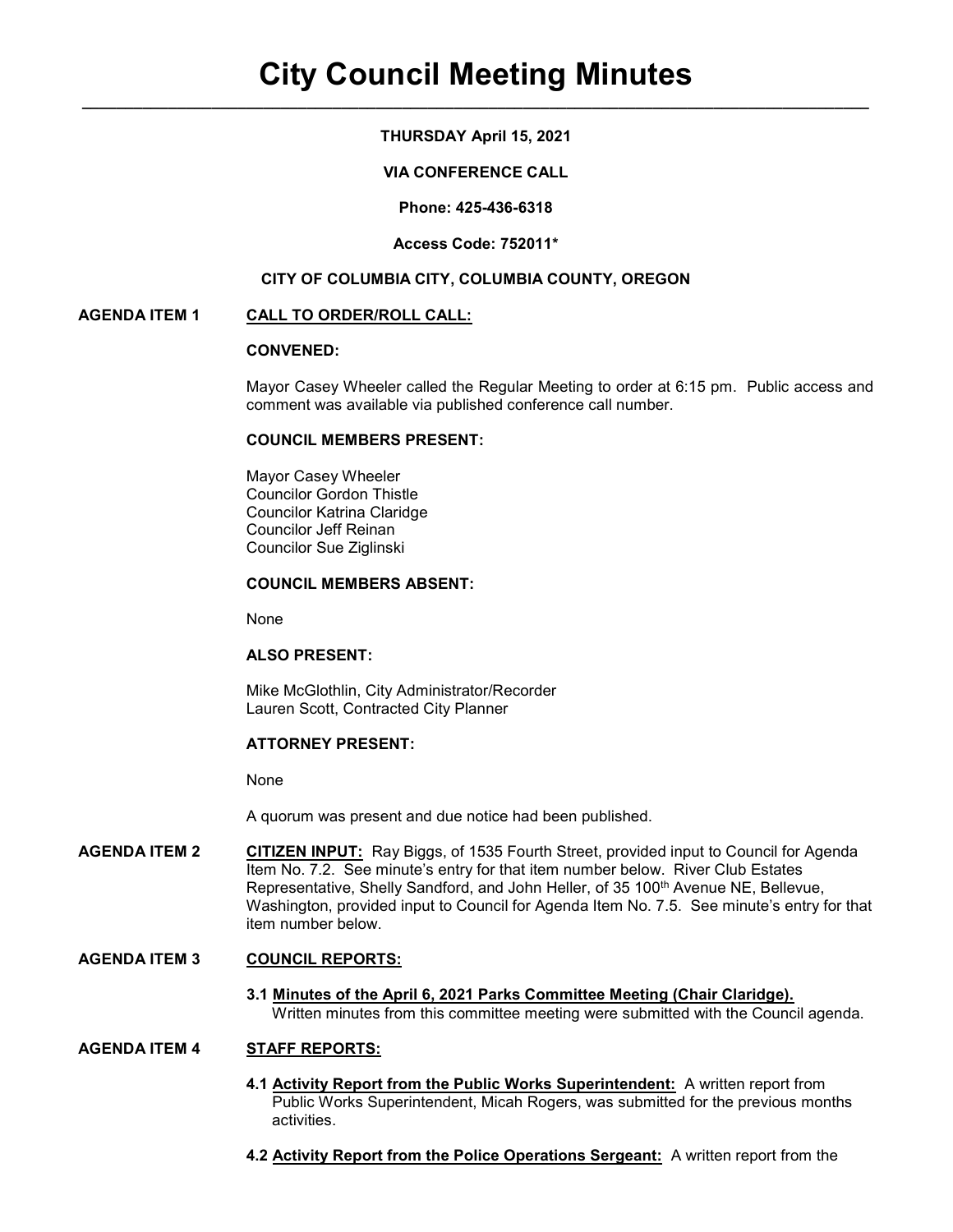2 - Regular City Council Meeting April 15, 2021

 Police Operations Sergeant, Jerry Bartolomucci, was submitted for the previous months activities.

## AGENDA ITEM 5 CONSENT AGENDA:

- 5.1 Bills paid with check numbers 33049 through 33103 during the month of March, 2021.
- 5.2 Financial Report for the month ending March 31, 2021.
- 5.3 Minutes of the March 11, 2021 Special City Council Meeting.
- 5.4 Minutes of the March 18, 2021 Regular City Council Meeting.

COUNCIL APPROVED THE CONSENT AGENDA BY UNANIMOUS ROLL CALL VOTE.

#### AGENDA ITEM 6 UNFINISHED BUSINESS: None

# AGENDA ITEM 7 NEW BUSINESS:

#### 7.1 Review, discussion and approval of a Structure In Unimproved Right-of-Way Permit Application; as submitted by Douglas Calkins of 555 K Street.

MOVED (THISTLE), SECONDED (REINAN), AND APPROVED UNANIMOUSLY TO APPROVE THE PERMIT AS SUBMITTED.

### 7.2 Review, discussion and approval of a Structure In Unimproved Right-Of-Way Permit Application; as submitted by Nick S. Clark Masonry Inc., on behalf of Beverly Markstrom of 450 M Street.

RAY BIGGS PROVIDED COMMENT AS TO THE CONSIDERATION OF THIS PERMIT'S APPROVAL. MR. BIGGS PROVIDED COUNCIL WITH A SUMMARY OF HIS EXPERIENCE WITHIN THE DISCIPLINES INVOLVED AND ALSO PROVIDED A HISTORY OF THE AREA. MR. BIGGS SHARED THAT THE FENCING AT THE PROJECT AREA EXCEEDS THE SIX FOOT MAXIMUM HEIGTH UNDER THE ORDINANCE, AND THAT HE OPPOSES APPROVAL OF THE SUBMITTED PERMIT WITHOUT STREET IMPROVEMENTS AS WOULD BE REQUIREED OF A DEVELOPER. AT THE CONCLUSION OF MR. BIGGS SPEAKING, AND AFTER INITIAL DELIBERATION, COUNCIL DECIDED TO TABLE THE PERMIT REQUEST UNTIL SUCH TIME AS THE COUNCIL CAN CONDUCT A SITE REVIEW OF THE PROJECT. COUNCIL THEN DIRECTED THE CITY ADMINISTRATOR TO COORDINATE THE SITE VISIT WITH THE PROPERTY OWNER AND APPLICANT.

#### 7.3 Review, discussion and approval of the Columbia City Policy Goals and Objectives for the 2021-22 Budget Year, as submitted by the City Administrator.

MOVED (REINAN), SECONDED (ZIGLINSKI), AND APPROVED UNANIMOUSLY TO APPROVE THE 2021-22 POLICY GOALS AND OBJECTIVES AS SUBMITTED.

#### 7.4 Council Bill 21-924: A Resolution Authorizing a Transfer of Appropriations within the General and Street Funds During the Fiscal Year Beginning July 1, 2020.

MOVED (THISTLE), SECONDED (REINAN), AND APPROVED UNANIMOUSLY TO APPROVE COUNCIL BILL 21-924.

### 7.5 Review, discussion and guidance in regards to memorandum, dated April 8, 2021, from the contracted City Planner.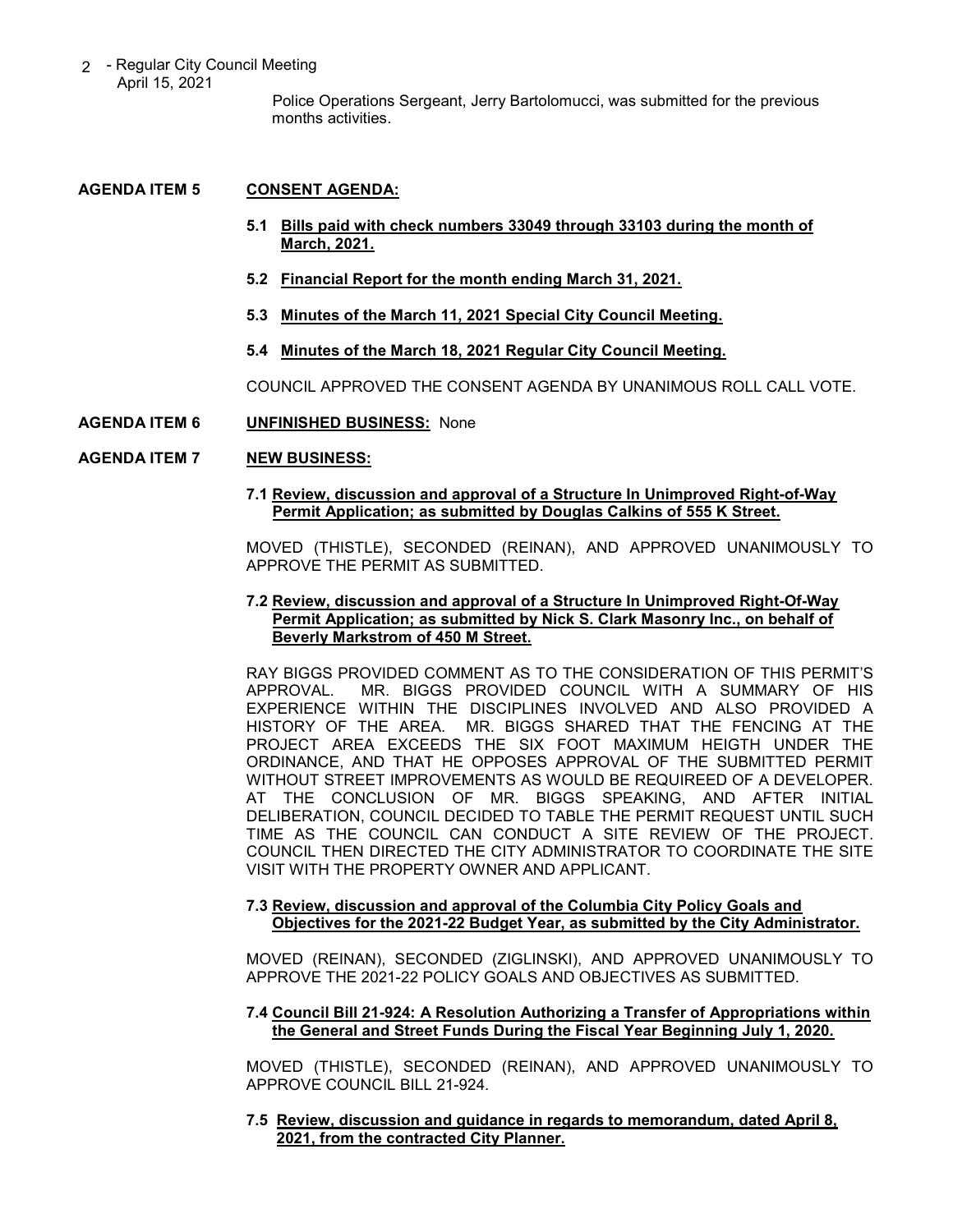3 - Regular City Council Meeting April 15, 2021

THE CITY ADMINISTRATOR BRIEFED COUNCIL ON THE RIVER CLUB ESTATES (RCE) R-3 HISTORY AND THE MEASURES TAKEN TO ADDRESS THE ISSUE TO DATE. LAUREN SCOTT, THE CITY'S CONTRACTED CITY PLANNER, REVIEWED THE OPTIONS FOR ADDRESSING THIS MATTER AS THEY WERE DOCUMENTED IN HER MEMORANDUM, DATED APRIL 8, 2021. THIS MEMORANDUM WAS ATTACHED TO THE CITY COUNCIL'S AGENDA SEEKING GUIDANCE FOR THE PATH FORWARD IN BOTH RESOLVING THE RCE R-3 ZONING ISSUE AND ALSO TO ADDRESS THE CITY'S SUPPORT OF OREGON'S STATE GOAL 10 IN RELATION TO THE ADDITION OF HOUSING WITHIN THE CITY.

RCE REPRESENTATIVE, SHELLY SANDFORD, STATED TO COUNCIL THAT THE SHARED WALL STRUCTURES LOCATED WITHIN RCE ARE SITED WITH THE SHARED WALL BEING LOCATED ON THE PROPERTY LINE AND ALSO CLARIFIED USE WITHIN THE R-3 ZONE.

RCE PROPERTY OWNER, JOHN HELLER, EXPRESSED TO COUNCIL HIS SUPPORT OF THE OPTION OF STAFF CREATING A ZONING OVERLAY FOR JUST THE PROPERTIES WITHIN THE RCE THAT WOULD PERMIT SINGLE-FAMILY DWELLINGS OUTRIGHT. MR HELLER ALSO EXPRESSED HIS SUPPORT OF THE ADDITION OF TRIPLEXES/QUADPLEXES AS OUTRIGHT PERMITTED USES IN THE R-2 ZONE TO INCREASE THE CITY'S HOUSING CAPACITY.

COUNCILOR THISTLE ASKED CLARIFICATION QUESTIONS REGARDING WHAT THE OVERLAY WOULD ALLOW FOR SINGLE-FAMILY RESIDENCES AS WELL AS STATE HOUSING REQUIREMENTS. LAUREN SCOTT CLARIFIED THAT THE OVERLAY WOULD PERMIT SINGLE-FAMILY HOUSING TO BE BUILT WITHIN THE RCE AND ALSO PROVIDED AN OVERVIEW OF STATE GOAL 10 AS IT APPLIES TO HOUSING INVENTORY VERSUS AFFORDABLE HOUSING. ADDITIONALLY, COUNCILOR REINAN ASKED A FOLLOW UP QUESTION IN REGARDS TO COMMON WALL HOMES WHERE THE COMMON WALL WAS LOCATED ALONG A PROPERTY LOT LINE. LAUREN SCOTT ALSO CLARIFIED THAT UNDER THE COLUMBIA CITY CODE THESE TYPES OF HOMES WERE DEFINED AS "TOWN HOMES" EVEN IF ON SEPARATE LOTS.

AT THE CONCLUSION OF CITIZEN INPUT AND THE DISCUSSION BY COUNCIL, BY UNANIMOUS ROLL CALL VOTE, THE CITY COUNCIL VOTED TO APPROVE THAT STAFF DEVELOP A ZONE OVERLAY FOR JUST THE PROPERTIES WITHIN THE RCE THAT WOULD PERMIT SINGLE-FAMILY DWELLINGS OUTRIGHT AND TO ADD TRIPLEXES/QUADPLEXES (TYPES OF MULTI-FAMILY HOUSING) AS OUTRIGHT PERMITTED USES IN THE R-2 ZONE TO INCREASE THE CITY'S HOUSING CAPACITY.

#### 7.6 Review, discussion and approval of Intergovernmental Agreement for the Columbia County Major Crimes Team.

MOVED (CLARIDGE), SECONDED (THISTLE), AND APPROVED UNANIMOUSLY TO APPROVE THE INTERGOVERNMENTAL AGREEMENT AS SUBMITTED.

#### 7.7 Review, discussion and approval of the Adoption of the Columbia County Deadly Physical Force Plan.

MOVED (REINAN), SECONDED (CLARIDGE), AND APPROVED UNANIMOPUSLY TO APPROVE THE PLAN AS SUBMITTED.

#### AGENDA ITEM 8 OTHER BUSINESS:

8.1 The City Administrator/Recorder and Council discussed the following issues and activities: